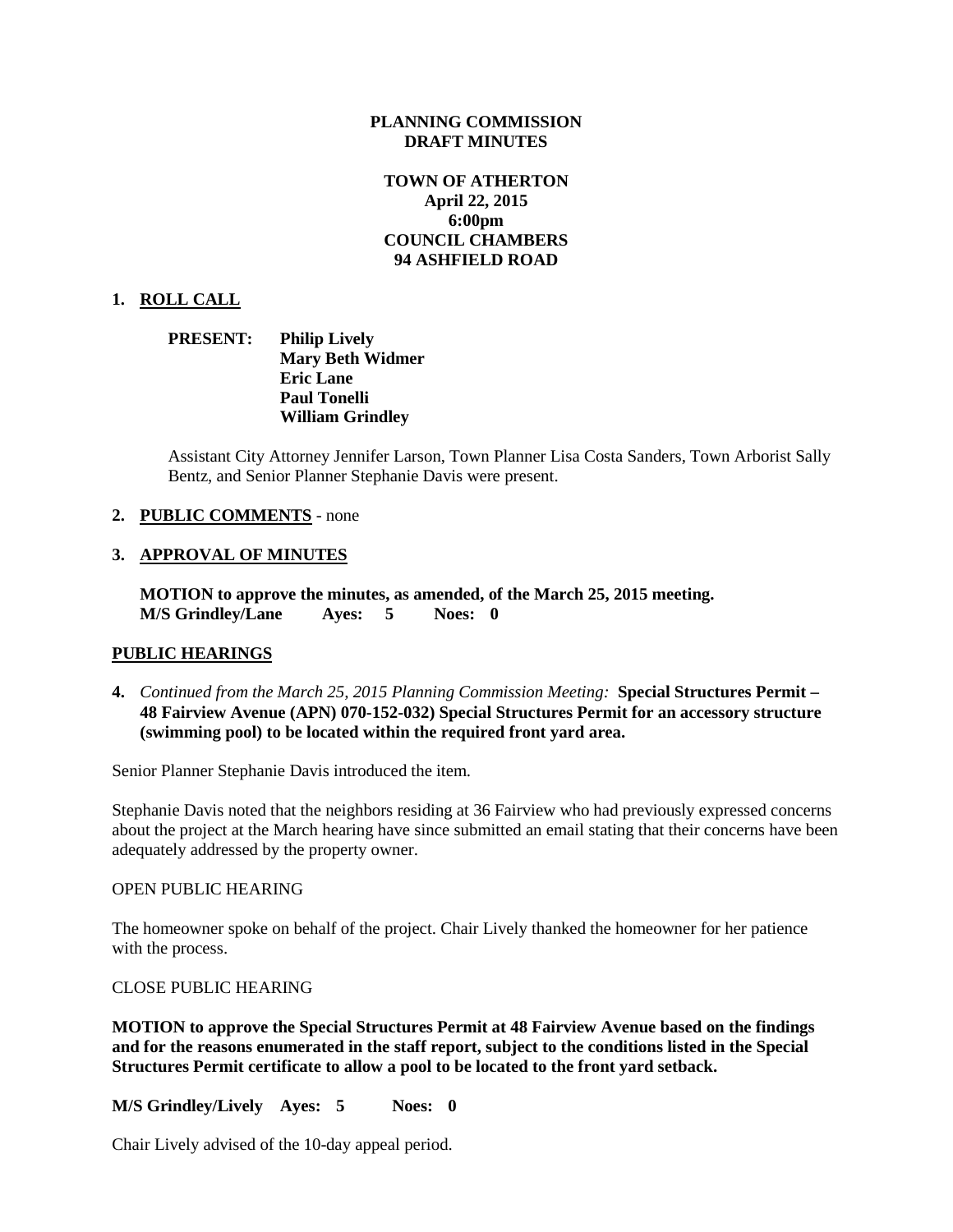# *Findings:*

- *1. The proposed building or structure will not negatively impact neighboring properties with respect to privacy and view;*
- *2. The proposed building or structure complies with other development standards, restrictions or limitations for the proposed building or structure, such as height and landscaping screening; and*
- *3. The granting of the special structure permit is consistent with the objectives of the general plan and this title.*
- **5. Heritage Tree removal Permit – 86 Alejandra Avenue (APN 070-250-080) – Request for a Heritage Tree Removal Permit to appeal the decision of the Town Arborist who previously denied the application.**

Senior Planner Stephanie Davis presented the item.

## OPEN PUBLIC HEARING

The property owner, John Freund, spoke on behalf of the project. Commissioner Grindley asked the applicant if he likes the replanting plan. The applicant responded that he is very happy with the plan.

Commissioner Tonelli asked about the genesis of the idea for the project. Mr. Freund explained the project timeline.

#### CLOSE PUBLIC HEARING

**MOTION to find that the proposed removal of one heritage tree at 86 Alejandra Avenue in Atherton would not be contrary to the purpose and intent of the General Plan, for the reasons outlined in the staff report, and that the Commission approve the tree removal with the conditions stated in the Draft Heritage Tree Removal Certificate and as amended as well as the submitted replanting plan.**

**M/S Lane/Widmer Ayes: 5 Noes: 0**

*Findings:*

*1. The removal of the tree would not be contrary to the purpose and intent of the Atherton General Plan*

Chair Lively advised of the 10-day appeal period.

**6. Special Structures Permit – 93 Camino Por Los Arboles (APN 070-310-110). Request for a Special Structures Permit to allow a basement to extend beyond the footprint of the first floor of the main residence and a Special Structure Permit for a basement under an accessory building.**

Staff requested on behalf of the applicant that the Planning Commission continue the item to the May 27, 2015 Planning Commission meeting.

**MOTION to continue the public hearing to the next regularly scheduled Planning Commission meeting on May 27, 2015.**

**M/S Lane/Widmer Ayes: 5 Noes: 0**